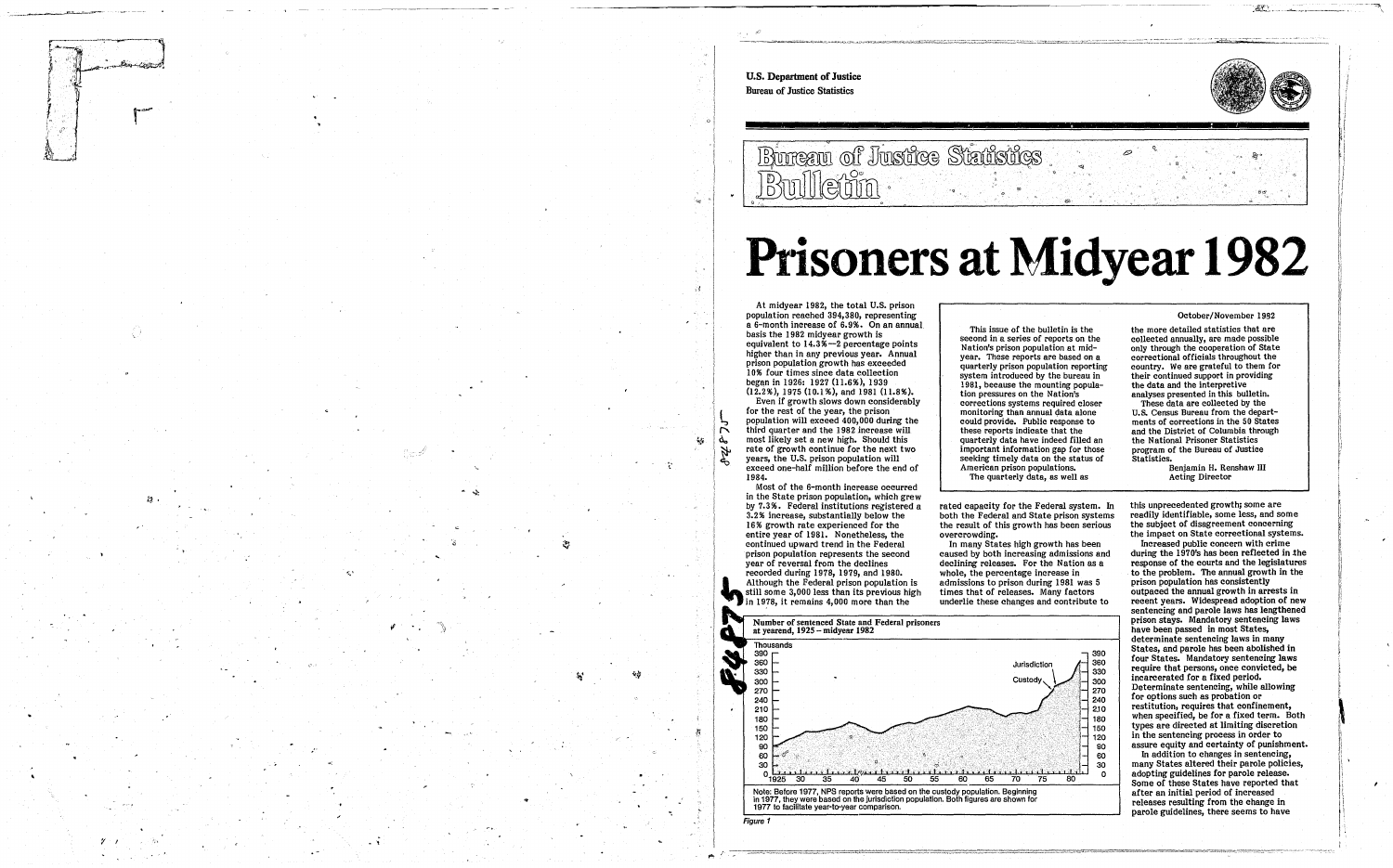|                                                         |                   |                                      |                    | Percent change from:<br>$12/31/81$ to | 3/31/82 to  | Number of sentenced<br>prisoners per 100,000 |
|---------------------------------------------------------|-------------------|--------------------------------------|--------------------|---------------------------------------|-------------|----------------------------------------------|
| <b>Region and State</b>                                 | $\sqrt{12/31/81}$ | Total prisoner population<br>3/31/82 | 6/30/82            | 6/30/82                               | 6/30/82     | population 6/30/82ª                          |
| United States                                           | 368,772           | 381,881                              | 394,380            | 6.9                                   | 3.3         | 163                                          |
| Malu                                                    | 353,335           | 365,344                              | 377,238            | 6.8                                   | 3.3         | 321                                          |
| Female                                                  | 15,437            | 16,537                               | 17,142             | 11.0                                  | 3.7         | 13                                           |
| Federal institutions <sup>b</sup><br>State institutions | 28,133<br>340,639 | 28,429<br>353,452                    | 29,033<br>365,347  | 3.2<br>7.3                            | 2.1<br>3.4  | 10<br>153                                    |
|                                                         |                   |                                      |                    |                                       |             |                                              |
| Northeast<br>Maine                                      | 53,397<br>992     | 55,219<br>922                        | 57,465<br>941      | 7.6<br>-5.1                           | 4.1<br>2.1  | 110<br>72                                    |
| New Hampshire                                           | 39 R              | 426                                  | 418                | 5.0                                   | -1.9        | 44                                           |
| Vermont <sup>c</sup>                                    | 534               | 590                                  | 631                | 18.2                                  | 6,9         | 88                                           |
| Massachusetts                                           | 3,889             | 3,986                                | 4,164              | 7.1                                   | 4.5         | 72 <sup>d</sup>                              |
| Rhode Island <sup>C</sup>                               | 962               | 1,034                                | 1,034              | 7.5                                   | 0.0         | 79                                           |
| Connecticut <sup>C</sup>                                | 4,647             | 5,015                                | 5,351 <sup>e</sup> | 15.1                                  | 6.7         | 104                                          |
| New York                                                | 25,599            | 26,372                               | 27,117             | 5.9                                   | 2.8         | 154                                          |
| New Jersey <sup>f</sup>                                 | 7,011             | 7,158                                | 7,698              | $9 - 8$                               | 7.5         | 100                                          |
| Pennsylvania                                            | 9,365             | 9,716                                | 10,111             | 8.0                                   | 4.1         | 85                                           |
| North Central                                           | 72,348            | 74,185                               | 74,891             | 3.5                                   | 1.0         | 124<br>151                                   |
| Ohio<br>Indiana                                         | 14,968<br>8,022   | 15,600<br>8,346                      | 16,319<br>8,464    | 9.0<br>5.5                            | 4.6<br>1.4  | 147                                          |
| <b>Illinois</b>                                         | 13,206            | 13,533                               | 13,361             | $1 - 2$                               | -1.3        | 106                                          |
| Michigan <sup>g</sup>                                   | 15,157            | 15,336                               | 14,935             | $-1.5$                                | $-2.6$      | 163                                          |
| Wisconsin <sup>g</sup>                                  | 4,416             | 4,466                                | 4,544              | 2.9                                   | 1.7         | 96                                           |
| Minneaota                                               | 2,024             | 2,003                                | 2,031              | 0.3                                   | 1.4         | 50                                           |
| Iowa <sup>n</sup>                                       | 2,670             | 2,769                                | 2,774              | 3.9                                   | 0.2         | 91                                           |
| Missouri                                                | 6,489             | 6,502                                | 6,639              | 2.3                                   | 2.1         | 134                                          |
| North Dakota <sup>1</sup>                               | 280               | 351                                  | 370                | 32.1                                  | 5.4         | 44                                           |
| South Dakota                                            | 693               | 737                                  | 742                | 7.1                                   | 0.7         | 105                                          |
| Nebraska<br>Kansas                                      | 1,653<br>2,770    | 1,665<br>2,877                       | 1,707<br>3,005     | 3.3<br>8.5                            | 2.5<br>4.4  | 96<br>126                                    |
| South                                                   | 159,712           | 166,296                              | 172,025            | 7.7                                   | 3.4         | 215                                          |
| Delaware <sup>c</sup>                                   | 1,712             | 1,826                                | 1,937              | 13.1                                  | 6.1         | 229                                          |
| Maryland                                                | 9,335             | 9,831                                | 10,377             | 11.2                                  | 5.6         | 229                                          |
| District of Columbia <sup>C</sup>                       | 3,479             | 3,610                                | 3,790              | 8.9                                   | 5.0         | 496                                          |
| Virginia                                                | 9,386             | 9,515                                | 9,648              | 2.8                                   | 1.4         | 171                                          |
| <b>West Virginia</b>                                    | 1,565             | 1,570                                | 1,433              | $-8,4$                                | -8.7        | -71                                          |
| North Carolina <sup>1</sup>                             | 15,791            | 16,625                               | 16,562             | 4.9                                   | $-0.4$      | 258                                          |
| South Carolina                                          | 8,538             | 8,747                                | 9,011              | 5.5                                   | 3.0         | 266                                          |
| Georgia <sup>r</sup><br>Florida                         | 12,444<br>23,589  | 12,761<br>24,578                     | 14,053             | 12.9<br>12.2                          | 10.1<br>7.7 | 245<br>248                                   |
| Kentucky                                                | 4,167             | 4,151                                | 26,466<br>4,358    | 4.6                                   | 5.0         | 119                                          |
| Tennessee                                               | 7,897             | 8,187                                | 8,156              | 3.3                                   | $-0.4$      | 176                                          |
| Alabama                                                 | 7,657             | 7,802                                | 8,168              | 6.7                                   | 4.7         | 203                                          |
| Mississippi                                             | 4,624             | 4,975                                | 5,158              | 11.5                                  | 3.7         | 198                                          |
| ArkansasJ                                               | 3,328             | 3,483                                | 3,607              | 8.4                                   | 3.6         | 156                                          |
| Louisiana                                               | 9,415             | 9,798                                | 10,084             | 7.1                                   | 2.9         | 232                                          |
| Oklahoma <sup>1</sup><br>Texas <sup>h</sup>             | 5,281             | 5,540                                | 5,924              | 12.2                                  | 6.9         | 189                                          |
|                                                         | 31,502            | 33,297                               | 33,293             | 5.7                                   | $-0.0$      | 222                                          |
| West<br>Montana                                         | 55,182<br>831     | 57,752<br>859                        | 60,966<br>875      | 10.5<br>5.3                           | 5.6<br>1.9  | 132<br>110                                   |
| Idaho                                                   | 957               | 1,002                                | 1,026              | 7.2                                   | 2,4         | 106                                          |
| Wyoming                                                 | 587               | 619                                  | 654                | 11.4                                  | 5.7         | 131                                          |
| $\texttt{Colorado}^1$                                   | 2,772             | 2,847                                | 3,026              | 9.2                                   | 6.3         | 101                                          |
| New Mexico                                              | 1,497             | 1,615                                | 1,717              | 14.7                                  | 6.3         | 121                                          |
| Arizona                                                 | 5,223             | 5,451                                | 5,641              | 8.0                                   | 3.5         | 199                                          |
| Utah                                                    | 1,140             | 1,179                                | 1,189              | 4.3                                   | $0 - 8$     | 76                                           |
| Nevada                                                  | 2,116             | 2,324                                | 2,552              | 20.6                                  | 9.B         | 295                                          |
| Washington                                              | 5,336             | 5,569                                | 5,896              | 10.5                                  | 5.9         | 139                                          |
| Oregon<br>California                                    | 3,295<br>29,202   | 3,476                                | 3,593              | 9.0                                   | 3.4         | 135                                          |
| Alaska <sup>c</sup> , 1                                 | 1,019             | 30,402<br>1,142                      | 32,182<br>1,297    | 10.2<br>27.3                          | 5.9<br>13.6 | 126<br>200                                   |
| Hawaii <sup>c</sup> , k                                 |                   |                                      |                    |                                       |             |                                              |

| 229,721<br>253,816<br>10.5<br>278,000<br>9.5<br>291,667<br>4.9.<br>.977 (jurisdiction) 300,024<br>NA.<br>307,276<br>2.4<br>314,457<br>2.3<br>329,821<br>4.9<br>368,772<br>11.8<br>394,380<br>OTE: Before 1977, NPS reports were based<br>n the custody population. Beginning in<br>977, they were based on the jurisdiction | ear                               | Number | Percent<br>change |
|-----------------------------------------------------------------------------------------------------------------------------------------------------------------------------------------------------------------------------------------------------------------------------------------------------------------------------|-----------------------------------|--------|-------------------|
|                                                                                                                                                                                                                                                                                                                             | 974                               |        |                   |
|                                                                                                                                                                                                                                                                                                                             | 975                               |        |                   |
| $-6.9$ (6 mos.)                                                                                                                                                                                                                                                                                                             | 976                               |        |                   |
|                                                                                                                                                                                                                                                                                                                             | 977 (custody)                     |        |                   |
|                                                                                                                                                                                                                                                                                                                             |                                   |        |                   |
|                                                                                                                                                                                                                                                                                                                             | 978.                              |        |                   |
|                                                                                                                                                                                                                                                                                                                             |                                   |        |                   |
|                                                                                                                                                                                                                                                                                                                             |                                   |        |                   |
|                                                                                                                                                                                                                                                                                                                             |                                   |        |                   |
|                                                                                                                                                                                                                                                                                                                             |                                   |        |                   |
| opulation. Both figures are shown for 1977                                                                                                                                                                                                                                                                                  | 979<br>980.<br>981<br>982 midyear |        |                   |
|                                                                                                                                                                                                                                                                                                                             |                                   |        |                   |

been a "piling-up" effect as persons with longer sentences accumulate in prison. Several States also mentioned new and tougher laws on drunk driving as a contributing factor in the growth of their prison populations.

Economic conditions were cited by some States as playing a role in the increase in commitments, especially for property offenses. Other States, with combined jail/prison systems, noted a significant rise in the number of persons unable to make bail.

The continued growth of the population group most prison prone, 20-29-year-old males, has been a major factor in the growth of the prison population. During the 1970's, this component of the U.S. population grew by more than 35%, even faster than in the 1960's, as the "baby-boom" generation born between the mid-1940's and the mid-1960's reached their twenties. Had incarceration rates for this group remained constant, its mere size would have increased the prison rolls. But, in fact, the rate of incarceration for males in this age group



NOTE: Prisoner counts may differ from those reported in previous publications and are subject to revision as updated figures become available.

aUnpublished Bureau of the Census estimates for the resident population on December 31, 1981, were used to calculate rates of incarceration. Sentenced pris-<br>oners are defined as those serving sentences of more than one year.

<sup>b</sup>Federal Bureau of Prisons data include the following number of persons held under<br>jurisdiction of the Immigration and Naturalization Service: 1,921 on 12/31/81;<br>2,062 on 3/31/82; and 1,925 on 6/30/82. First quarter 1982 figure is actually for  $2/28/82$ .

eyerures include both jail and prison in-<br>mates; jails and prisons are combined into one system.

Massachusetts cannot distinguish inmates by sentence length; therefore, the incar-<br>ceration rate is based on the total prisoner population.

nnecticut's midyear figure includes State prison inmates in hospitals; such in-<br>mates were excluded from earlier counts.

frigures for Georgia and New Jersey exclud State prisoners held in local jails. **AMichigan's and Wisconsin's latest popu-**

lation counts are dated  $2/28/82$  and  $5/31/82$ . hlowa's and Texas' population counts are

for prisoners in custody only.<br><sup>1</sup>The following population counts are estimates: North Dakota, 3/31; Colorado, 6/30; and North Carolina and Oklahoma, both 3/31 and  $6/30$ .

JPopulation counts for 6/30 for Arkansas and Alaska are estimates.<br>Repulation count for 3/31 for Hawaii

 $\label{eq:1} \begin{minipage}{0.9\textwidth} \begin{minipage}{0.9\textwidth} \centering \begin{minipage}{0.9\textwidth} \centering \end{minipage} \begin{minipage}{0.9\textwidth} \centering \begin{minipage}{0.9\textwidth} \centering \end{minipage} \begin{minipage}{0.9\textwidth} \centering \end{minipage} \begin{minipage}{0.9\textwidth} \centering \end{minipage} \begin{minipage}{0.9\textwidth} \centering \end{minipage} \begin{minipage}{0.9\textwidth} \centering \end{minipage} \begin{minipage}{0.9\textwidth} \centering \end{min$ 

is an estimate.

conditions as crowded or more crowded than before. Texas, California, New York, and Florida all had prison populations exceeding 25,000 at midyear 1982. These four States alone accounted for one-third of all State prisoners. Texas, with a 6-month increase of 5.7%, continued to experience severe pressure on its prison capacity despite almost stabilized growth in the second quarter. California, with a 10.2% half-year increase, enacted a mandatory sentencing law for violent

Table 3. The prison situation at midyear 1982

| States with<br>$10,000$ or<br>more prisoners |        | States with<br>increases of<br>10% or more<br>since 1981 |      | States with<br>increases of<br>500 or more<br>since 1981 |       | States with in-<br>carceration rates<br>of 200 or more<br>per 100,000<br>U.S. population |     |
|----------------------------------------------|--------|----------------------------------------------------------|------|----------------------------------------------------------|-------|------------------------------------------------------------------------------------------|-----|
| lexas                                        | 33.293 | North Dakota 32.1                                        |      | California                                               | 2,980 | Nevada                                                                                   | 295 |
| <i>california</i>                            | 32,182 | Alaska                                                   | 27.3 | Florida                                                  | 2,877 | South Carolina 266                                                                       |     |
| Jew York                                     | 27.117 | Nevada                                                   | 20.6 | Texas                                                    | 1,791 | North Carolina 258                                                                       |     |
| lorida?                                      | 26,466 | Vermont                                                  | 18.2 | Georgia                                                  | 1,609 | Florida                                                                                  | 248 |
| <b>Worth Carolina 16,562</b>                 |        | Connecticut                                              | 15.1 | New York                                                 | 1,518 | Georgia                                                                                  | 245 |
| )hio –                                       | 16,319 | New Mexico                                               | 14.7 | Ohio                                                     | 1.351 | Delaware                                                                                 | 229 |
| iichigan                                     | 14,935 | Delaware                                                 | 13.1 | Maryland                                                 | 1.042 | Marvland                                                                                 | 229 |
| eorgia                                       | 14,053 | Georgia                                                  | 12.9 | North Carolina                                           | 771   | Louisiana                                                                                | 232 |
| <b>Illinois</b>                              | 13,361 | Florida                                                  | 12.2 | Pennsylvania                                             | 746   | Texas                                                                                    | 222 |
| iaryland                                     | 10,377 | Oklahoma                                                 | 12.2 | Connecticut                                              | 704   | Alabama                                                                                  | 203 |
| ennsylvania                                  | 10,111 | Mississippi                                              | 11.5 | New Jersey                                               | 687   | Alaska                                                                                   | 200 |
| ouisiana                                     | 10,084 | Wyoming                                                  | 11.4 | Louisiana                                                | 669   |                                                                                          |     |
|                                              |        | Maryland                                                 | 11.2 | Oklahoma                                                 | 643   |                                                                                          |     |
|                                              |        | Washington                                               | 10.5 | Washington                                               | 560   |                                                                                          |     |
|                                              |        | California                                               | 10.2 | Mississippi                                              | 534   |                                                                                          |     |
|                                              |        |                                                          |      | Alabama                                                  | 511   |                                                                                          |     |

NOTE: The District of Columbia, as a wholly urban area, is excluded from the list of States<br>with high incarceration rates. Alaska's and Delaware's rates are based on a combined jail/prison population.

has grown steadily since 1972 and even more sharply since 1980.1

As a result of these factors impacting on prison populations, in several States new bed space expected to relieve existing overcrowding served only to absorb some of the inflow, leaving

Incarceration rates are based only on those prisoners sentenced to more than a year to minimize<br>differences between States with combined jail-prison

offenders in 1980, which California officials say is affecting prison growth now. New York also attributed its 5.9% increase partially to mandatory sentencing, as well as to increased prosecutorial attention to felony cases. Florida, with a 12.2% increase for the 6-month period, cited increased admissions and declining paroles, due in part to unemployment in the State.

Georgia, although ranking eighth in overall size of prison population, added more than 1,600 prisoners to its rolls, the highest increase after California, Florida, and Texas.

In addition to California, three States with prison populations of more than 10,000 had 6-month growth rates of more

| Table 4. Women in State and Federal<br>institutions, 1974 – midyear 1982                                                                                                                                                                            |                                                                                      |                                                                   |                                                                             |  |  |
|-----------------------------------------------------------------------------------------------------------------------------------------------------------------------------------------------------------------------------------------------------|--------------------------------------------------------------------------------------|-------------------------------------------------------------------|-----------------------------------------------------------------------------|--|--|
| Year                                                                                                                                                                                                                                                | Number                                                                               | Percent<br>change                                                 | Percent<br>оf<br>prison<br>popu-<br>lation                                  |  |  |
| 1974<br>1975<br>1976<br>1977 (custody)<br>1977 (jurisdiction) 12,279<br>1978<br>1979<br>1980<br>1981<br>1982 midyear                                                                                                                                | 8,091<br>9.667<br>11,170<br>12,041<br>12,746<br>12,995<br>13,420<br>15,437<br>17,142 | 19.5<br>15.5<br>7.8<br>NA<br>3.8<br>2.0<br>3.3<br>15.0<br>11.0(6) | 3.5<br>3.8<br>4.0<br>4.1<br>4.1<br>4.2<br>4.3<br>4.1<br>4.2<br>4.4<br>mos.) |  |  |
| NOTE: Before 1977, NPS reports were based<br>on the custody population. Beginning in<br>1977, they were based on the jurisdiction<br>population. Both figures are shown for 1977<br>to facilitate year-to-year comparison.<br>ŃÁ<br>Not applicable. |                                                                                      |                                                                   |                                                                             |  |  |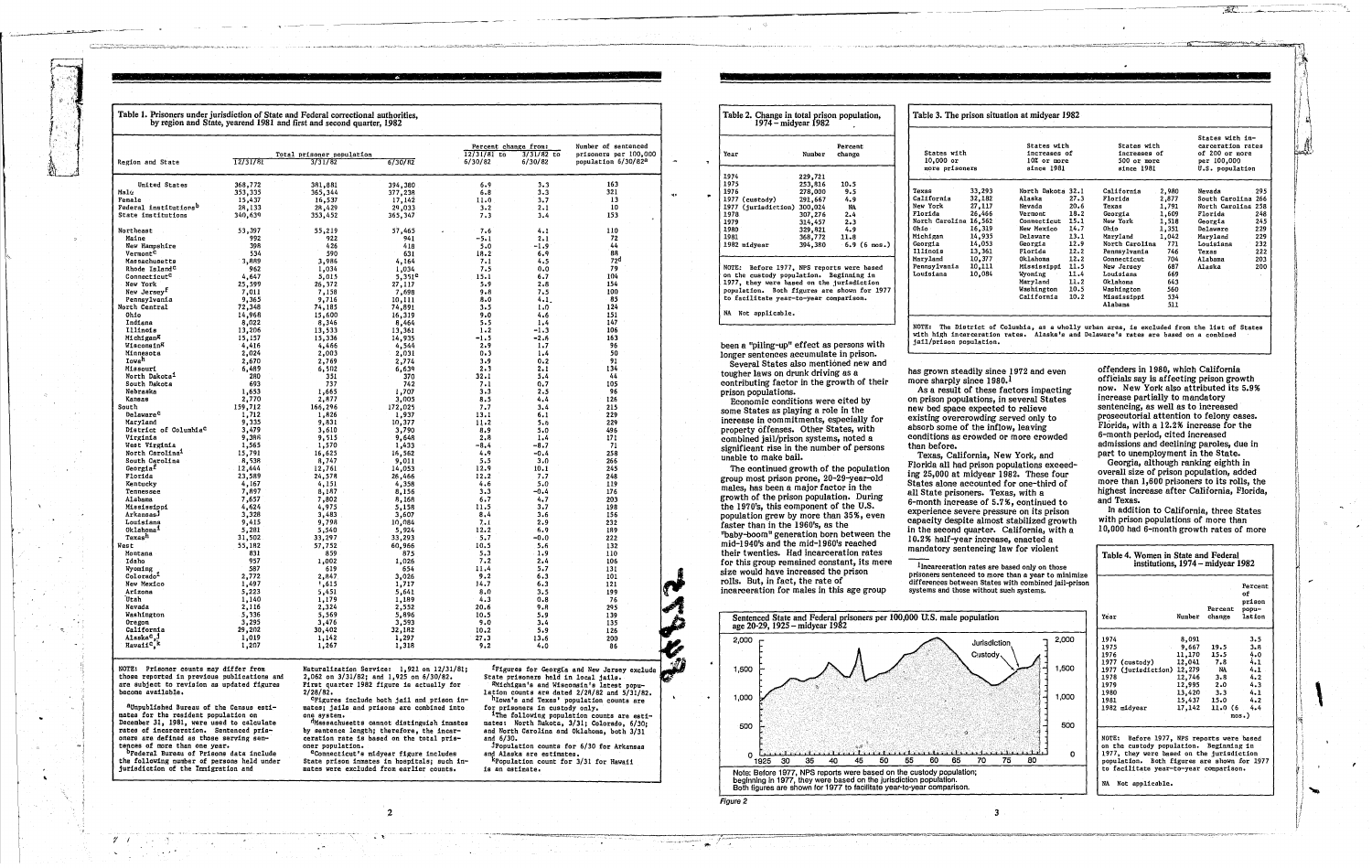| Table 5. Quarterly growth rate in State<br>during 1982 |                | and Federal institutions |                               |  |
|--------------------------------------------------------|----------------|--------------------------|-------------------------------|--|
|                                                        |                | Sentenced to             |                               |  |
|                                                        | A11            |                          | More 1 year or                |  |
| Period                                                 | pris-<br>oners | vear                     | than 1 less or<br>unsencenced |  |
| First quarter<br>Second quarter                        | 3.62<br>3.3    | 3.22<br>2.9              | 11.7%<br>10.0                 |  |
| First 6 months                                         | 6.9            | 6.2                      | 22.8                          |  |

than 10%: Georgia (12.9%), Florida (12.2%), and Maryland (11.2%). All three States also had incarceration rates higher than 200 prisoners per 100,000 population, while California's rate was 126. Five States with inmate populations in the 2,000-10,000 range had growth rates above 10% in the first half year: Nevada (20.6 %), Connecticut (15.1 %), Oklahoma (12.2%), Mississippi (11.5%), and Washington (10.5%). Also among the States with the highest percentage<br>increases for the first 6 months of 1982 were several with relatively small (under 2,000) prison populations: North Dakota (32.1 %), Alaska (27.3%), Vermont (18.2%), New Mexico (14.7%), Delaware (13.1%), and Wyoming (11.4%).

North Dakota, the State with the highest percentage increase during the first half of 1982, also has the lowest incarceration rate, 44 per 100,000. At the end of June, the State confined only 370 inmates. Nonetheless that figure has doubled during the past 2 1/2 years. North Dakota officials have pointed to stricter parole policies and enhanced drug enforcement as contributing factors. Nevada-the State with the highest incarceration rate, 295 per 100,000, and the third highest rate of increase-has enlarged its prison population by 2/3 during the past 2 1/2 years. Nevada

officials point to a 1980 law increasing the minimum amount of time all prisoners<br>must serve as a major cause.

Three States-Maine, Michigan, and West Virginia-had a net decline in prisoners for the 6 months, but none of the three showed decreases in both quarters of 1982. Maine's decline of 5 % took place entirely in the first quarter, while Michigan's and West Virginia's populations declined only in the second quarter. Michigan was under a court order to reduce its population because of overcrowding. West Virginia increased the number of prisoners paroled and those released by court.

Although unsentenced persons and those with sentences of one year or less comprised only 5% of the prison population, the growth in this component is taxing many facilities. 2 The short-sentence/no-sentence group increased by 22.8% in the first 6 months of 1982, compared to a 6.2% increase for those with longer sentences. Their increase was particularly high in a few jurisdictions, including Alaska, Delaware,

U.S. Department of Justice Bureau of Justice Statistics

*Washington, D.C. 20531* 

**Bin Heinn** 

 $\sim 1000$   $\mu$ 

A final report on the prison population at yearend 1981 will be published in the spring of 1983. To obtain the final 1980 report, NCJ-80520, or other National Prisoner Statistics bulletins, or to be added to the hulletin or corrections mailing lists, write to the National Criminal Justice Reference Service, User Services Dept. 2, Box 6000, Rockville, Md. 20850. Other NPS bulletins include-• Prisoners in 1981, 5/82, NCJ-82262;<br>• Death-row Prisoners 1981, 7/82, NCJ-83191;

 $e$  Prisons and Prisoners, 1/82, NCJ-80697; • Veterans in Prison, 10/81, N CJ-79232.

THIRD CLASS BULK RATE



The growth recorded during 1981 among women prisoners was surpassed during the first half of 1982. The 11% increase registered for women by midyear was almost twice that for men. Since 1974, the number of women in the Nation's prisons has more than doubled, while that of men increased by 70%. Yet, the proportion of prisoners who are women remained relatively stable at about 4%,<br>and their rate of incarceration is only a fraction of that for men: 13 vs. 321 per 100,000 U.S. population.

2Unsentenced persons may be incarcerated under various conditions. In combined prison/jail systems, they are usually awaiting trial. California has a large number of civil commitments to correctional<br>facilities for narcotics addicts. Other miscellan facilities for narcotics addicts. Other miscellaneous<br>reasons include safekeeping and presentence<br>evaluation and such confinements are usually for brief periods of time.

> Official Business Penalty for Private Use \$300

Bureau of Justice Statistics Bulletins are prepared by the staff of the bureau. carol B. Kalish, chief of policy analysis, edits the bulletins. Marilyn Marbrook, head of the bureau publication unit, administers their publication, assisted by Julie A. Ferguson. The principal author of this bulletm is Mimi cantwell of the Bureau of the Census.

October/November 1982, NCJ-84875

and the District of Columbia, which operate combined jail/prison systems. In Vermont, also with a combined system, pretrial inmates who could not make bail contributed to the increase.

## Further reading

Postage and Fees Paid U.S. Department of Justice Jus 436

,

 $\frac{1}{2}$ 

.. 1